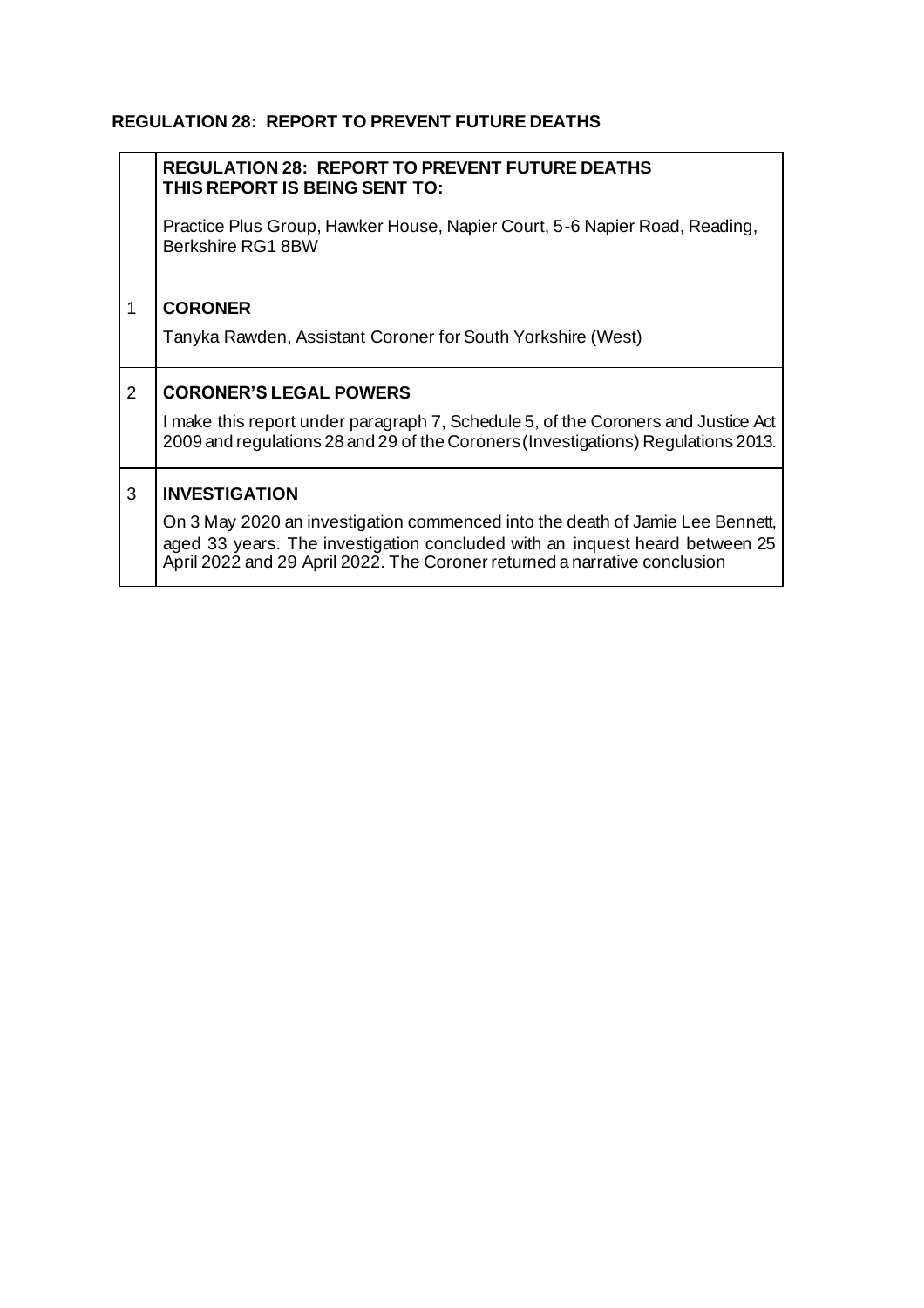| $\overline{4}$ | <b>CIRCUMSTANCES OF THE DEATH</b> |
|----------------|-----------------------------------|
|                |                                   |

Jamie Lee Bennett ("Jamie") was born on 10 July 1986 in Sheffield

Jamie had a history of heroin and cocaine use dating back to approximately 2016. He had successfully completed a detoxification programme while serving a custodial sentence between 2017 to 2019, but had relapsed on release

On 3 September 2019 he was remanded to HMP Doncaster, testing positive for various substances. On 20 September 2019 he was transferred to HMP Moorlands where he remained until he was executively released on 1 May 2020. During his time at HMP Moorlands he refrained from using illicit substances and was not prescribed methadone

On 1 May 2020 he was released from HMP Moorlands to be accommodated at Norfolk Park Bail Hostel in Sheffield

On 2 May 2020 at 1.35pm Jamie was found unresponsive in his room at Norfolk Park Bail Hostel. He was pronounced deceased by paramedics

The medical cause of death at post mortem examination was: 1a. Heroin and cocaine use

The narrative conclusion given was as follows:

On 1 May 2020 Jamie Lee Bennett was executively released from HMP Moorland. He had been abstinent from drugs and methadone therapy for a period of approximately eight months. As such he was at an increased risk of overdose due to a reduced tolerance

There was a failure to formally consider re-toxification with Methadone during his release planning. It cannot be said that this caused or contributed to his death

There was a failure to follow the Local Operating Policy for Take Home Naloxone. Jamie Lee Bennett declined Naloxone and signed confirmation of this refusal was not obtained in line with the policy. It cannot be said that this caused or contributed to his death

Jamie Lee Bennett was released to Norfolk Park Bail Hostel on Norfolk Road in Sheffield where he was inducted

Due to the Exceptional Delivery Model in place in light of the Covid-19 pandemic, Jamie Lee Bennett was not offered a face-to-face appointment with his probation officer on the day of his release, room searches and drug testing were not being conducted at Norfolk Park Bail Hostel and there was no access to a substance misuse team on site

This reduced support along with the failure to provide Norfolk Park Bail Hostel with information on release about Jamie Lee Bennett's previous substance misuse, his detoxication history, and that he had refused Naloxone, in addition to the failure to provide the community substance misuse team with his release date resulted in Norfolk Park Bail Hostel not having the opportunity to provide additional support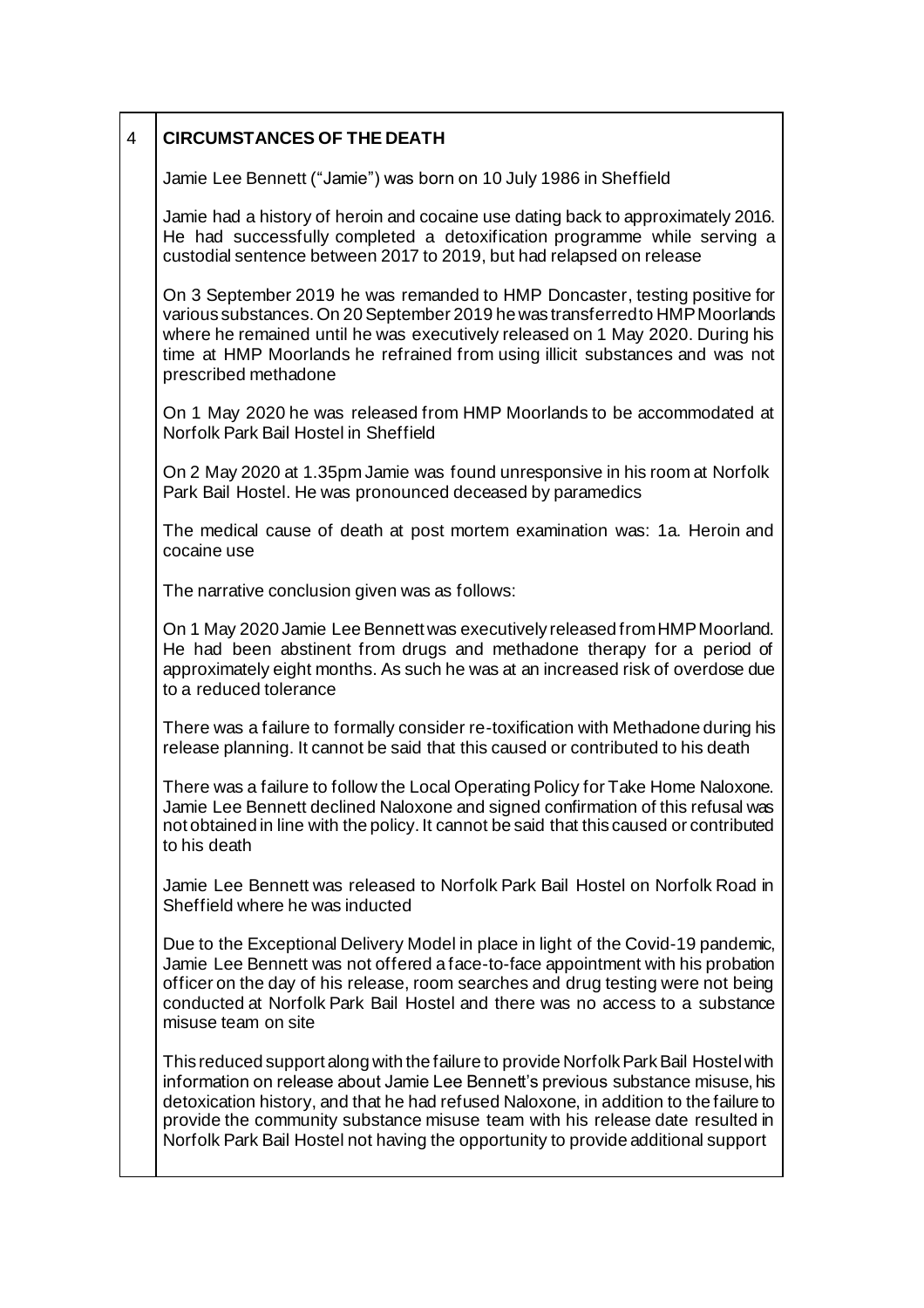|   | Had that additional support been put in place in the days immediately after his<br>release it may have reduced the risk of him using substances and dying as a result                                                                                                                                                                                                                                                                                                                                                                                                                                                                                                                                                                 |
|---|---------------------------------------------------------------------------------------------------------------------------------------------------------------------------------------------------------------------------------------------------------------------------------------------------------------------------------------------------------------------------------------------------------------------------------------------------------------------------------------------------------------------------------------------------------------------------------------------------------------------------------------------------------------------------------------------------------------------------------------|
|   | Jamie Lee Bennett was last seen on CCTV returning to his room at 1.01am on 2<br>May 2020                                                                                                                                                                                                                                                                                                                                                                                                                                                                                                                                                                                                                                              |
|   | There was a failure to conduct the 7am welfare and curfew check in accordance<br>with procedure in that Jamie was not roused, and it was not confirmed he was<br>breathing. This failure was caused by a lack of training and understanding by staff<br>as to what was expected of them during this check                                                                                                                                                                                                                                                                                                                                                                                                                             |
|   | There was a failure to conduct the 12pm welfare check in accordance with<br>procedure in that the check was not carried out until 1.35pm after concerns were<br>raised for his welfare by his family and another resident. That failure was caused<br>by a lack of training and understanding by staff as to what was expected of them<br>with regard to the timing of this check                                                                                                                                                                                                                                                                                                                                                     |
|   | At 1.35pm Jamie Lee Bennett was found unresponsive in bed. There was a delay<br>in calling the emergency services which was caused by the lack of first aid training<br>and staff not being in possession of radio equipment                                                                                                                                                                                                                                                                                                                                                                                                                                                                                                          |
|   | It cannot be said what time Jamie Lee Bennett died as such, it cannot be said the<br>failings in those checks and the delay in calling the emergency services caused or<br>contributed to his death                                                                                                                                                                                                                                                                                                                                                                                                                                                                                                                                   |
|   | Jamie Lee Bennett was pronounced deceased by paramedics on 2 May 2020 after<br>ingesting cocaine, and an amount of heroin lower than usually encountered in<br>deaths attributed to heroin overdose                                                                                                                                                                                                                                                                                                                                                                                                                                                                                                                                   |
| 5 | <b>CORONER'S CONCERN</b>                                                                                                                                                                                                                                                                                                                                                                                                                                                                                                                                                                                                                                                                                                              |
|   | During the course of the investigation my inquiries revealed matters giving rise to<br>concern. In my opinion there is a risk that future deaths will occur unless action is<br>taken. In the circumstances it is my statutory duty to report to you.                                                                                                                                                                                                                                                                                                                                                                                                                                                                                 |
|   | The MATTER OF CONCERN is as follows. -                                                                                                                                                                                                                                                                                                                                                                                                                                                                                                                                                                                                                                                                                                |
|   | There were gaps in the information provided by HMP Moorlands to Norfolk Park<br>Bail Hostel, in particular his history of substance misuse and that Jamie had<br>refused Naloxone. The Court heard evidence that information sharing with third<br>parties is in line with national quidelines, but also that there should have been<br>another report by the offender management services that would have been more<br>detailed and would have given this information to Norfolk Park. I do feel that if<br>Norfolk Park Bail Hostel had that information, they would have been in a better<br>position to support Jamie during those first crucial 48 hours and that may have<br>reduced the risk of him using substances and dying |
|   | It is my view there should be a process by which crucial information about a patient<br>is communicated to the Approved Premise, specifically substance misuse history,<br>any substance misuse work, any detox or re-toxification processes undertaken,<br>and whether the patient has accepted or refused Naloxone and any community<br>drugs services referral. It is my view this will assist the Approved Premise to                                                                                                                                                                                                                                                                                                             |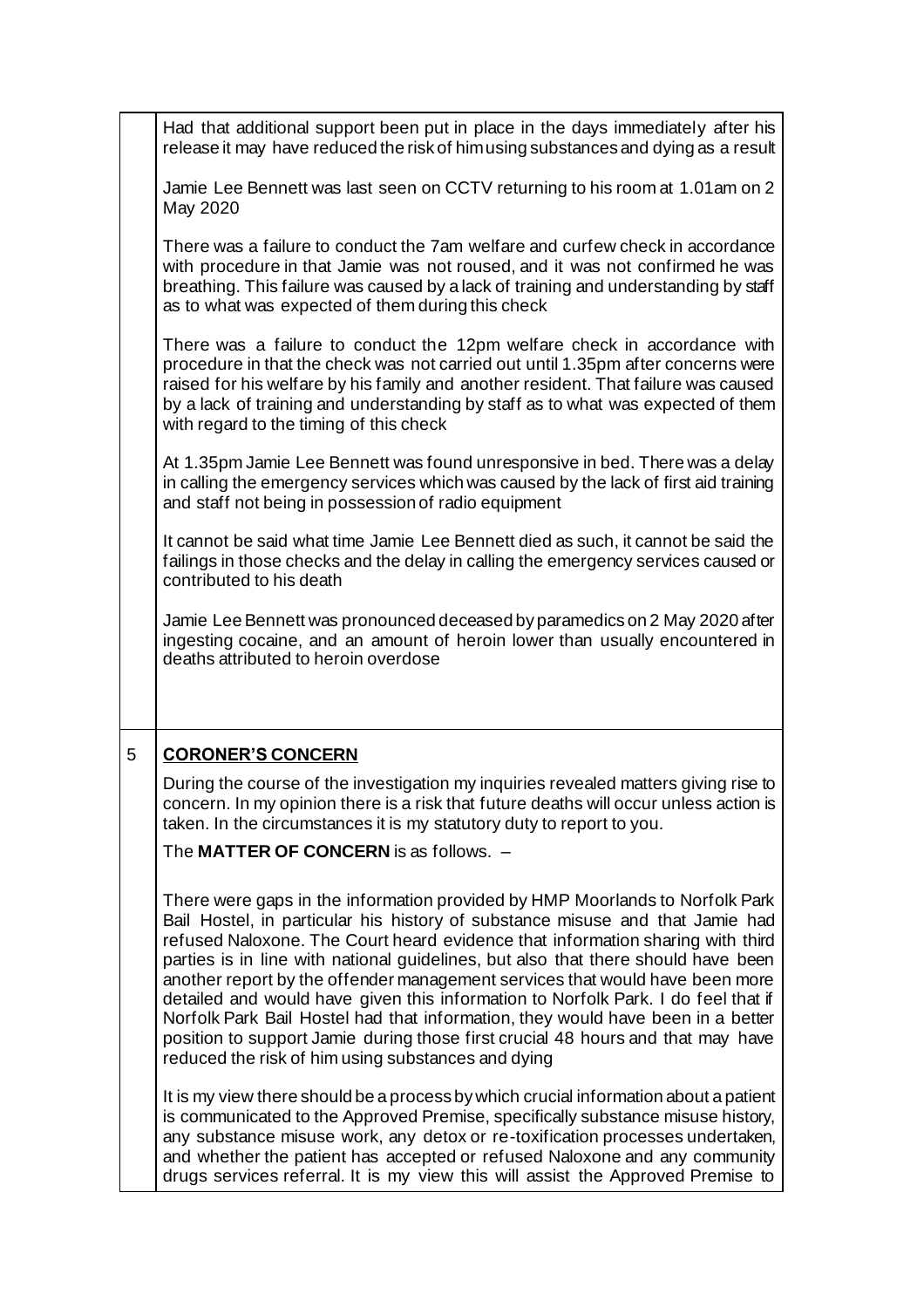|                | determine the level of support to be offered to a resident, especially those that are<br>released on a Friday and will have limited support from anywhere other than an<br>Approved Premise during the first 48 hours                                                                                 |
|----------------|-------------------------------------------------------------------------------------------------------------------------------------------------------------------------------------------------------------------------------------------------------------------------------------------------------|
|                | It is my opinion there is a risk that future deaths may occur unless such a process<br>is developed                                                                                                                                                                                                   |
|                |                                                                                                                                                                                                                                                                                                       |
|                |                                                                                                                                                                                                                                                                                                       |
|                |                                                                                                                                                                                                                                                                                                       |
|                |                                                                                                                                                                                                                                                                                                       |
| 6              | <b>ACTION SHOULD BE TAKEN</b>                                                                                                                                                                                                                                                                         |
|                | In my opinion urgent action should be taken to prevent future deaths and I believe<br>you have the power to take such action.                                                                                                                                                                         |
| $\overline{7}$ | <b>YOUR RESPONSE</b>                                                                                                                                                                                                                                                                                  |
|                | You are under a duty to respond to this report within 56 days of the date of this<br>report, namely by 24 June 2020. I may extend this period upon your application<br>and I may vary the recipient of this report on your application that another agency<br>is better placed to address the changes |
|                | Your response must contain details of action taken or proposed to be taken, setting<br>out the timetable for action. Otherwise you must explain why no action is proposed                                                                                                                             |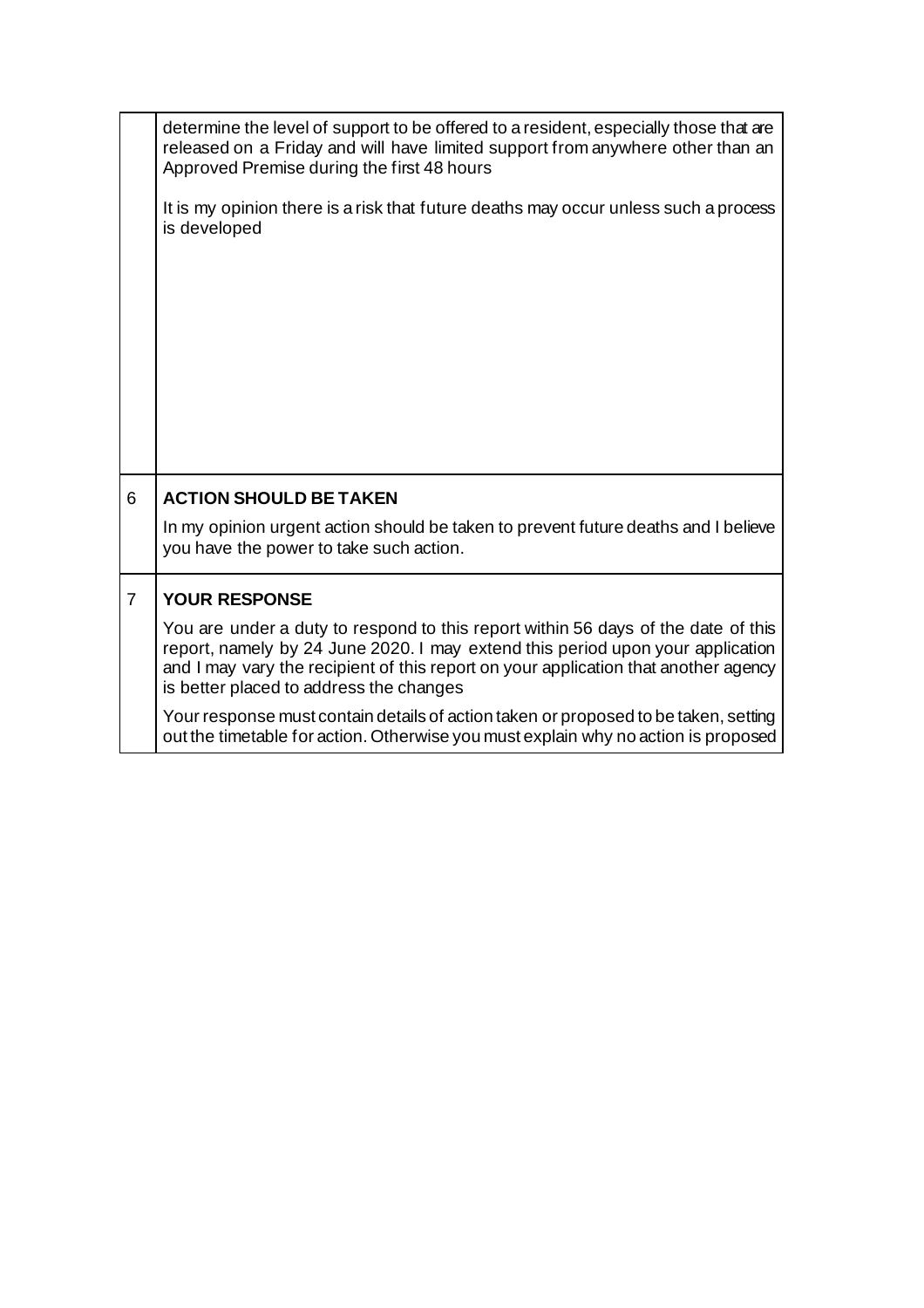| 8 | <b>COPIES and PUBLICATION</b>                                                                                                                                                                                                                                                                                                                                    |
|---|------------------------------------------------------------------------------------------------------------------------------------------------------------------------------------------------------------------------------------------------------------------------------------------------------------------------------------------------------------------|
|   | I have sent a copy of my report to the Chief Coroner and to the following Interested<br>Persons:                                                                                                                                                                                                                                                                 |
|   | (father of deceased) via his representative at Simpson<br>Millar, Yorkshire House, Greek St, Leeds, LS1 5SH                                                                                                                                                                                                                                                      |
|   | • Care Quality Commission at Citygate, Gallowgate, Newcastle upon Tyne,<br>NE <sub>1</sub> 4PA                                                                                                                                                                                                                                                                   |
|   | I am also under a duty to send the Chief Coroner a copy of your response                                                                                                                                                                                                                                                                                         |
|   | The Chief Coroner may publish either or both in a complete or redacted or<br>summary form. He may send a copy of this report to any person who he believes<br>may find it useful or of interest. You may make representations to me, the coroner,<br>at the time of your response, about the release or the publication of your response<br>by the Chief Coroner |
|   |                                                                                                                                                                                                                                                                                                                                                                  |

Mrs Tanyka Rawden HM Assistant Coroner 29 April 2022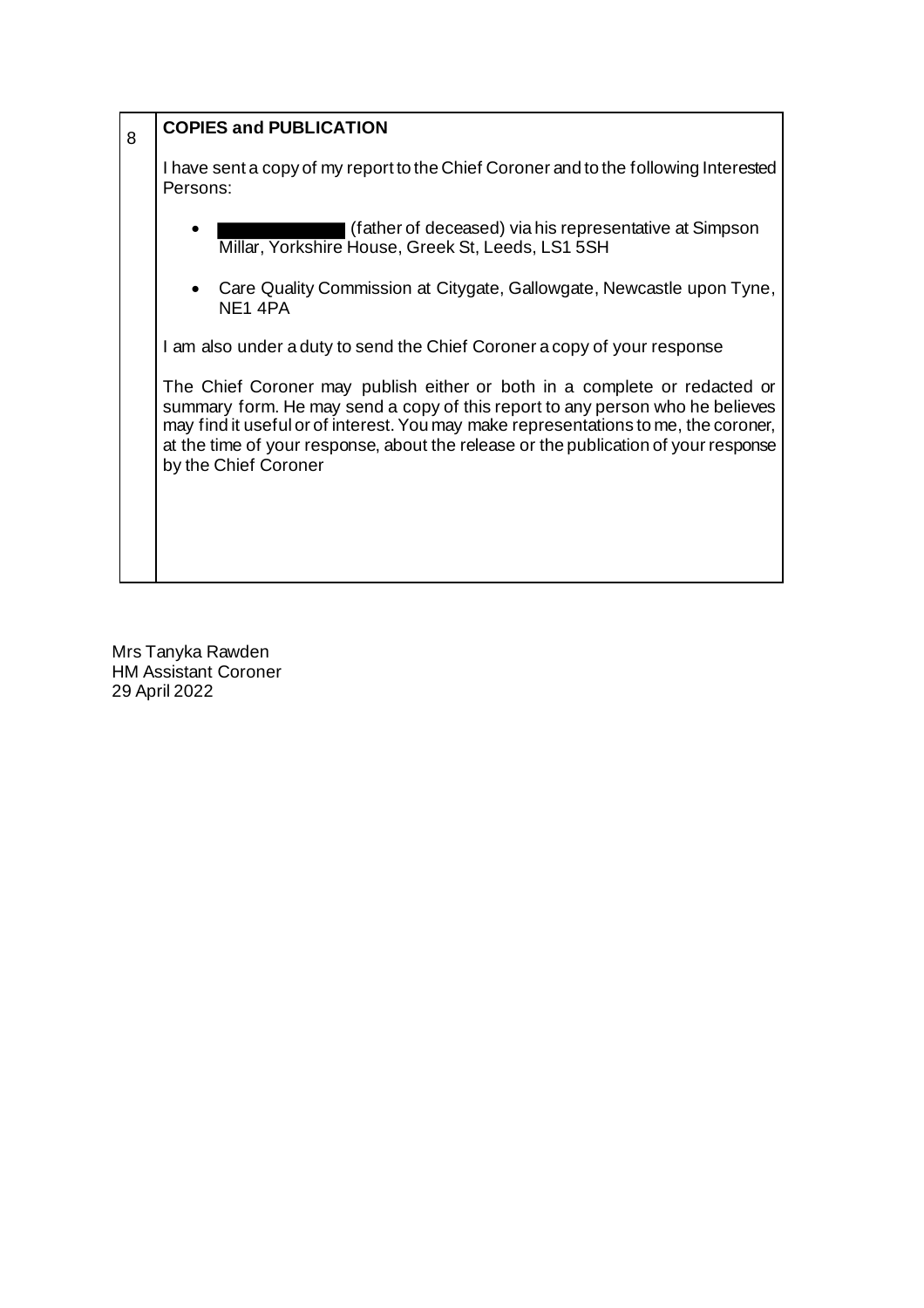## **REGULATION 28: REPORT TO PREVENT FUTURE DEATHS**

|                | <b>REGULATION 28: REPORT TO PREVENT FUTURE DEATHS</b><br>THIS REPORT IS BEING SENT TO:                                                                                                                                                    |
|----------------|-------------------------------------------------------------------------------------------------------------------------------------------------------------------------------------------------------------------------------------------|
|                | The Ministry of Justice, Justice and Development Division, Litigation Group,<br>Government Legal Department, 102 Petty France, Westminster, London SW1H<br>9GL                                                                            |
| 1              | <b>CORONER</b>                                                                                                                                                                                                                            |
|                | Tanyka Rawden, Assistant Coroner for South Yorkshire (West)                                                                                                                                                                               |
| $\overline{2}$ | <b>CORONER'S LEGAL POWERS</b>                                                                                                                                                                                                             |
|                | I make this report under paragraph 7, Schedule 5, of the Coroners and Justice Act<br>2009 and regulations 28 and 29 of the Coroners (Investigations) Regulations 2013.                                                                    |
| 3              | <b>INVESTIGATION</b>                                                                                                                                                                                                                      |
|                | On 3 May 2020 an investigation commenced into the death of Jamie Lee Bennett,<br>aged 33 years. The investigation concluded with an inquest heard between 25<br>April 2022 and 29 April 2022. The Coroner returned a narrative conclusion |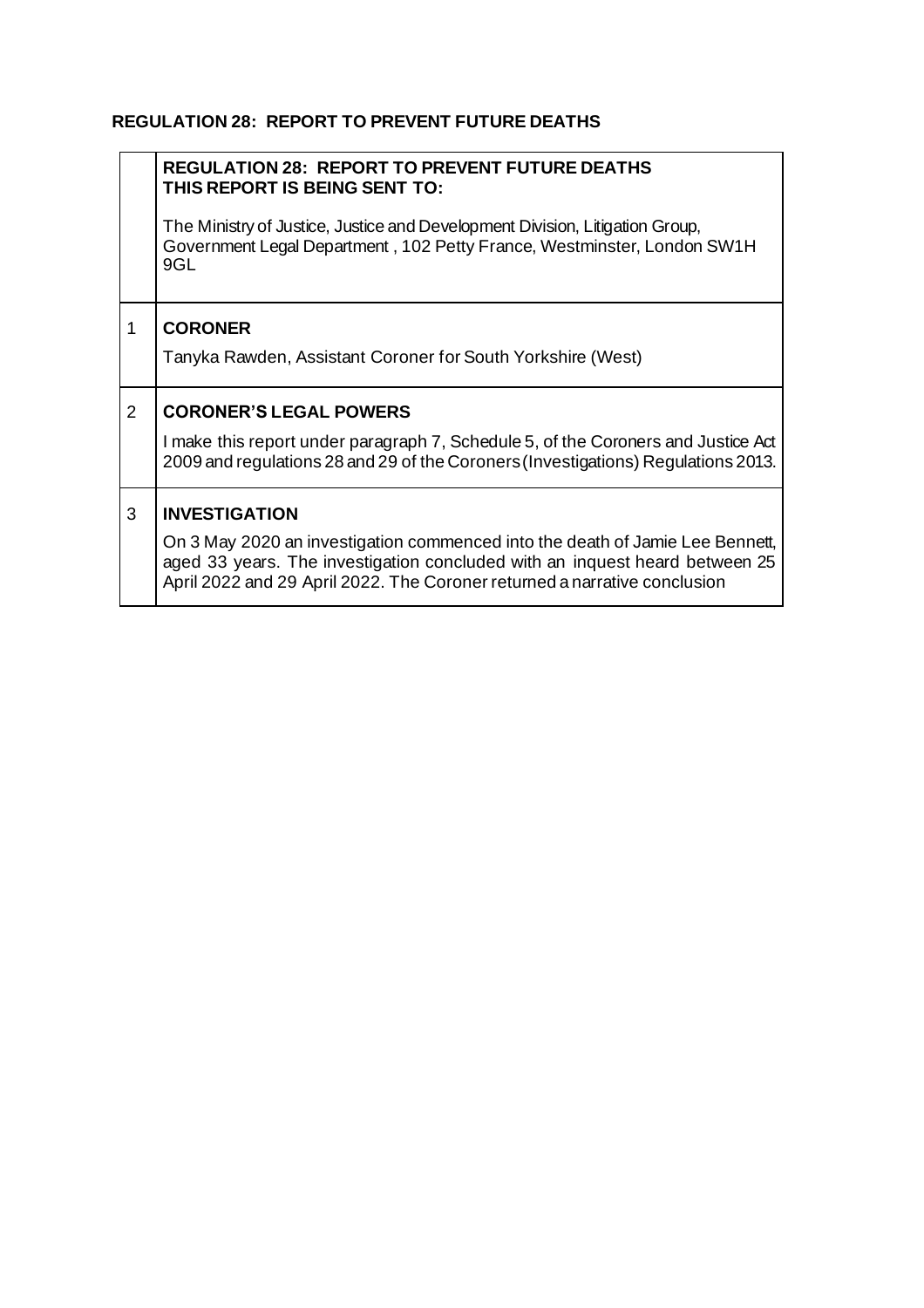| $\overline{4}$ | <b>CIRCUMSTANCES OF THE DEATH</b> |
|----------------|-----------------------------------|
|                |                                   |

Jamie Lee Bennett ("Jamie") was born on 10 July 1986 in Sheffield

Jamie had a history of heroin and cocaine use dating back to approximately 2016. He had successfully completed a detoxification programme while serving a custodial sentence between 2017 to 2019, but had relapsed on release

On 3 September 2019 he was remanded to HMP Doncaster, testing positive for various substances. On 20 September 2019 he was transferred to HMP Moorlands where he remained until he was executively released on 1 May 2020. During his time at HMP Moorlands he refrained from using illicit substances and was not prescribed methadone

On 1 May 2020 he was released from HMP Moorlands to be accommodated at Norfolk Park Bail Hostel in Sheffield

On 2 May 2020 at 1.35pm Jamie was found unresponsive in his room at Norfolk Park Bail Hostel. He was pronounced deceased by paramedics

The medical cause of death at post mortem examination was: 1a. Heroin and cocaine use

The narrative conclusion given was as follows:

On 1 May 2020 Jamie Lee Bennett was executively released from HMP Moorland. He had been abstinent from drugs and methadone therapy for a period of approximately eight months. As such he was at an increased risk of overdose due to a reduced tolerance

There was a failure to formally consider re-toxification with Methadone during his release planning. It cannot be said that this caused or contributed to his death

There was a failure to follow the Local Operating Policy for Take Home Naloxone. Jamie Lee Bennett declined Naloxone and signed confirmation of this refusal was not obtained in line with the policy. It cannot be said that this caused or contributed to his death

Jamie Lee Bennett was released to Norfolk Park Bail Hostel on Norfolk Road in Sheffield where he was inducted

Due to the Exceptional Delivery Model in place in light of the Covid-19 pandemic, Jamie Lee Bennett was not offered a face-to-face appointment with his probation officer on the day of his release, room searches and drug testing were not being conducted at Norfolk Park Bail Hostel and there was no access to a substance misuse team on site

This reduced support along with the failure to provide Norfolk Park Bail Hostel with information on release about Jamie Lee Bennett's previous substance misuse, his detoxication history, and that he had refused Naloxone, in addition to the failure to provide the community substance misuse team with his release date resulted in Norfolk Park Bail Hostel not having the opportunity to provide additional support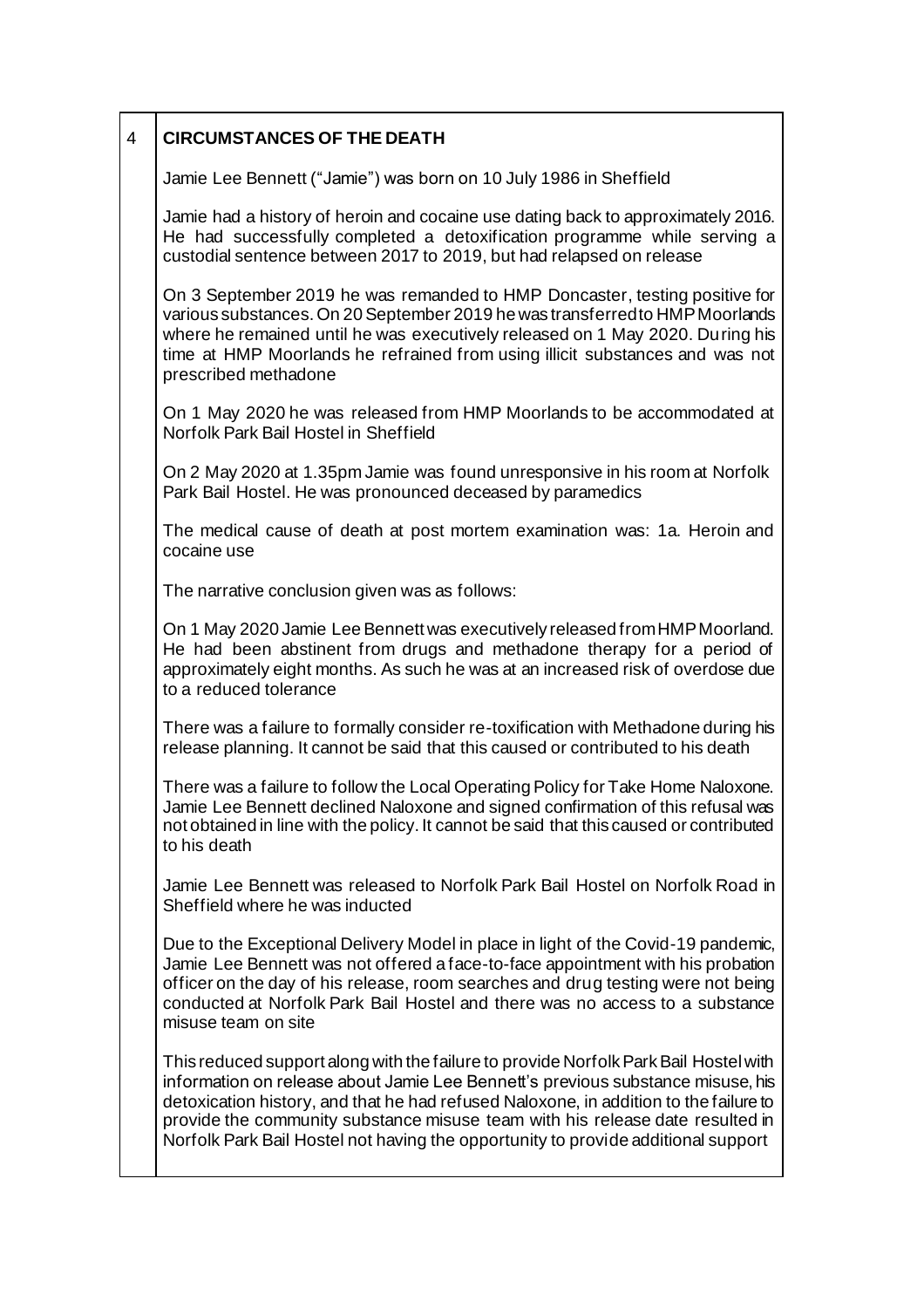|   | Had that additional support been put in place in the days immediately after his<br>release it may have reduced the risk of him using substances and dying as a result                                                                                                                                                                                                             |
|---|-----------------------------------------------------------------------------------------------------------------------------------------------------------------------------------------------------------------------------------------------------------------------------------------------------------------------------------------------------------------------------------|
|   | Jamie Lee Bennett was last seen on CCTV returning to his room at 1.01am on 2<br>May 2020                                                                                                                                                                                                                                                                                          |
|   | There was a failure to conduct the 7am welfare and curfew check in accordance<br>with procedure in that Jamie was not roused, and it was not confirmed he was<br>breathing. This failure was caused by a lack of training and understanding by staff<br>as to what was expected of them during this check                                                                         |
|   | There was a failure to conduct the 12pm welfare check in accordance with<br>procedure in that the check was not carried out until 1.35pm after concerns were<br>raised for his welfare by his family and another resident. That failure was caused<br>by a lack of training and understanding by staff as to what was expected of them<br>with regard to the timing of this check |
|   | At 1.35pm Jamie Lee Bennett was found unresponsive in bed. There was a delay<br>in calling the emergency services which was caused by the lack of first aid training<br>and staff not being in possession of radio equipment                                                                                                                                                      |
|   | It cannot be said what time Jamie Lee Bennett died as such, it cannot be said the<br>failings in those checks and the delay in calling the emergency services caused or<br>contributed to his death                                                                                                                                                                               |
|   | Jamie Lee Bennett was pronounced deceased by paramedics on 2 May 2020 after<br>ingesting cocaine, and an amount of heroin lower than usually encountered in<br>deaths attributed to heroin overdose                                                                                                                                                                               |
| 5 | <b>CORONER'S CONCERN</b>                                                                                                                                                                                                                                                                                                                                                          |
|   | During the course of the investigation my inquiries revealed matters giving rise to<br>concern. In my opinion there is a risk that future deaths will occur unless action is<br>taken. In the circumstances it is my statutory duty to report to you.                                                                                                                             |
|   | The MATTER OF CONCERN is as follows. -                                                                                                                                                                                                                                                                                                                                            |
|   | The evidence was unclear as to who will carry out actions on the task lists on a<br>night shift when a Sodexo worker was replaced by agency staff. There is no audit<br>process in place to ensure staff are carrying out tasks in accordance with the lists<br>issued                                                                                                            |
|   | There are no written instructions on how to conduct welfare checks. There is no<br>audit process in place to ensure staff are conducting welfare checks appropriately                                                                                                                                                                                                             |
|   | It is my opinion there is a risk that future deaths may occur unless there are:                                                                                                                                                                                                                                                                                                   |
|   | Clear, written instructions on how to conduct welfare checks                                                                                                                                                                                                                                                                                                                      |
|   | Clarity around which member of staff will be responsible for which task list,<br>$\bullet$<br>particularly on a night shift when a Sodexo worker is replaced by agency<br>staff                                                                                                                                                                                                   |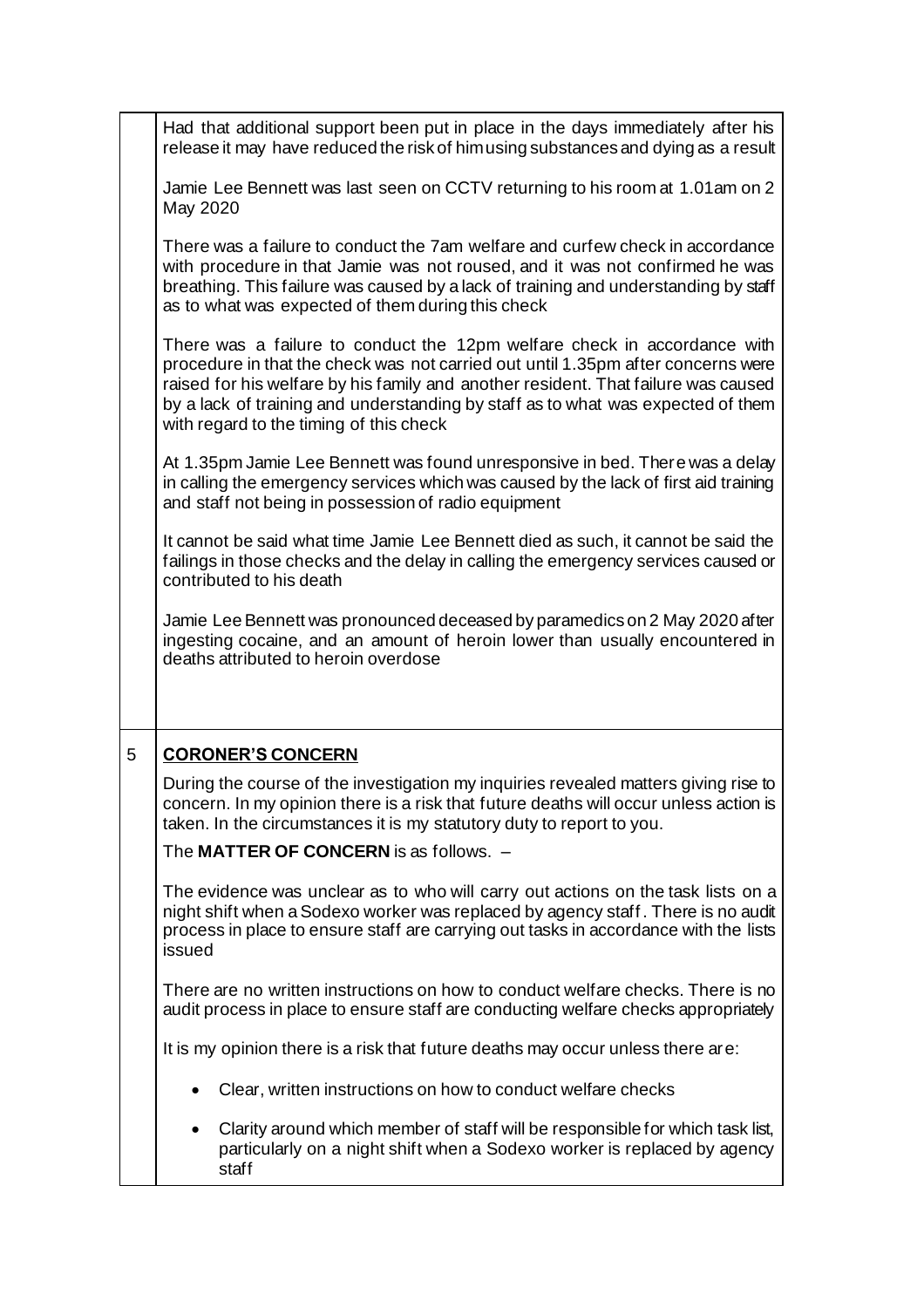|                | An audit process put in place to ensure staff are carrying out tasks in<br>accordance with the lists issued and in particular are conducting welfare<br>checks appropriately                                                                                                                     |
|----------------|--------------------------------------------------------------------------------------------------------------------------------------------------------------------------------------------------------------------------------------------------------------------------------------------------|
| 6              | <b>ACTION SHOULD BE TAKEN</b>                                                                                                                                                                                                                                                                    |
|                | In my opinion urgent action should be taken to prevent future deaths and I believe<br>you have the power to take such action.                                                                                                                                                                    |
| $\overline{7}$ | <b>YOUR RESPONSE</b>                                                                                                                                                                                                                                                                             |
|                | You are under a duty to respond to this report by 31 December 2022. The period<br>of response has been extended given the evidence that Norfolk Park Bail Hostel<br>is closed for refurbishment and will not re-open until the Autumn of 2022. I may<br>extend this period upon your application |
|                | Your response must contain details of action taken or proposed to be taken, setting<br>out the timetable for action. Otherwise you must explain why no action is proposed                                                                                                                        |